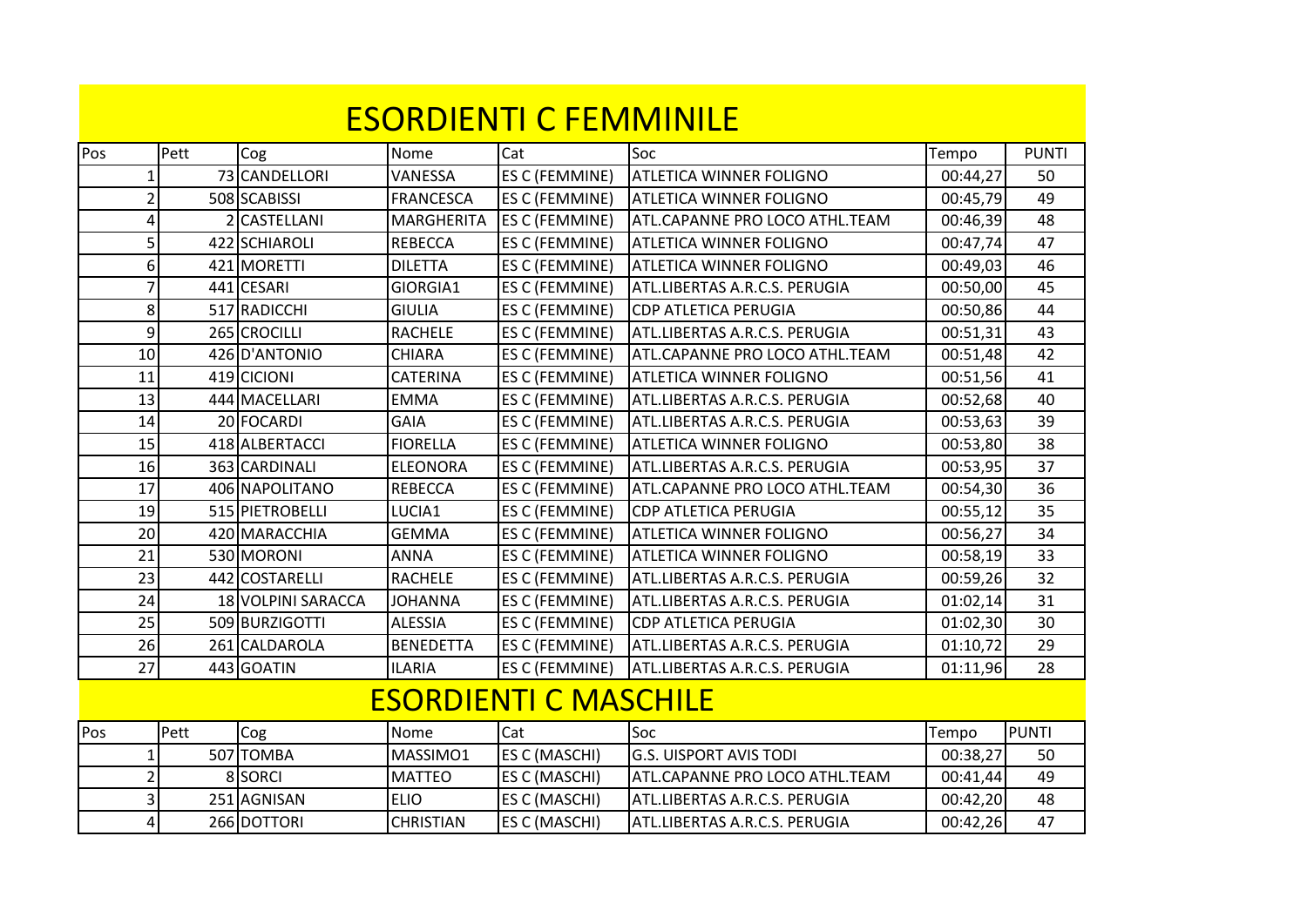| 5   |      | 30 PATUMI        | <b>GABRIELE</b>  | <b>ES C (MASCHI)</b>          | ATL.LIBERTAS A.R.C.S. PERUGIA  | 00:42,30 | 46           |
|-----|------|------------------|------------------|-------------------------------|--------------------------------|----------|--------------|
| 6   |      | 288 CRUCIANI     | <b>DIEGO</b>     | ES C (MASCHI)                 | <b>ATLETICA WINNER FOLIGNO</b> | 00:44,06 | 45           |
| 7   |      | 344 GAGLIARDONI  | <b>NICOLO</b>    | ES C (MASCHI)                 | ATL.CAPANNE PRO LOCO ATHL.TEAM | 00:44,10 | 44           |
| 8   |      | 438 RAVACCHIOLI  | <b>MICHELE</b>   | ES C (MASCHI)                 | ATL.LIBERTAS A.R.C.S. PERUGIA  | 00:45,27 | 43           |
| 9   |      | 407 CARLONI      | GIOVANNI1        | ES C (MASCHI)                 | ATL.CAPANNE PRO LOCO ATHL.TEAM | 00:45,72 | 42           |
| 10  |      | 431 GASPERINI    | <b>GIANLUCA</b>  | ES C (MASCHI)                 | <b>G.S.FILIPPIDE</b>           | 00:47,55 | 41           |
| 11  |      | 94 TACCHI        | <b>GIACOMO</b>   | ES C (MASCHI)                 | <b>ATLETICA WINNER FOLIGNO</b> | 00:48,30 | 40           |
| 12  |      | 270 FRUSTINI     | <b>LUCIO</b>     | ES C (MASCHI)                 | ATL.LIBERTAS A.R.C.S. PERUGIA  | 00:48,76 | 39           |
| 13  |      | 467 BONI         | <b>ANDREA</b>    | ES C (MASCHI)                 | <b>ATLETICA WINNER FOLIGNO</b> | 00:50,25 | 38           |
| 14  |      | 460 POP          | <b>NICOLAS</b>   | ES C (MASCHI)                 | <b>ATLETICA WINNER FOLIGNO</b> | 00:50,91 | 37           |
| 16  |      | 62 RICCI VITIANI | ALESSANDRO       | <b>ES C (MASCHI)</b>          | <b>ATLETICA UMBERTIDE</b>      | 00:51,49 | 36           |
| 17  |      | 502 CARDONI      | <b>FRANCESCO</b> | ES C (MASCHI)                 | <b>CDP ATLETICA PERUGIA</b>    | 00:51,69 | 35           |
| 18  |      | $470$ POP        | <b>DARIO</b>     | ES C (MASCHI)                 | <b>ATLETICA WINNER FOLIGNO</b> | 00:51,96 | 34           |
| 19  |      | 432 VEROLLA      | <b>ANDREA</b>    | ES C (MASCHI)                 | <b>G.S.FILIPPIDE</b>           | 00:53,04 | 33           |
| 20  |      | 439 CRISPICIANI  | <b>PIETRO</b>    | ES C (MASCHI)                 | ATL.LIBERTAS A.R.C.S. PERUGIA  | 00:53,07 | 32           |
| 21  |      | 469 LUCI         | <b>DIEGO</b>     | ES C (MASCHI)                 | <b>ATLETICA WINNER FOLIGNO</b> | 00:53,33 | 31           |
| 22  |      | 260 BONANNI      | LEONARDO         | ES C (MASCHI)                 | ATL.LIBERTAS A.R.C.S. PERUGIA  | 00:54,27 | 30           |
| 23  |      | 518 TCHAMENI     | LIONEL1          | ES C (MASCHI)                 | <b>CDP ATLETICA PERUGIA</b>    | 00:55,13 | 29           |
| 24  |      | 273 GIOVAGNONI   | <b>MATTIA</b>    | ES C (MASCHI)                 | ATL.LIBERTAS A.R.C.S. PERUGIA  | 00:57,90 | 28           |
| 25  |      | 504 MAURO        | <b>LUCA</b>      | ES C (MASCHI)                 | <b>CDP ATLETICA PERUGIA</b>    | 00:58,46 | 27           |
| 26  |      | 412 PIETRELLA    | <b>FRANCESCO</b> | ES C (MASCHI)                 | ATL.CAPANNE PRO LOCO ATHL.TEAM | 00:58,65 | 26           |
| 27  |      | 440 SMACCHI      | <b>GIOVANNI</b>  | ES C (MASCHI)                 | ATL.LIBERTAS A.R.C.S. PERUGIA  | 00:58,89 | 25           |
| 28  |      | 362 CASACCI      | <b>DANIELE</b>   | ES C (MASCHI)                 | ATL.LIBERTAS A.R.C.S. PERUGIA  | 00:58,93 | 24           |
| 29  |      | 433 GALEOTTI     | <b>DANIELE</b>   | ES C (MASCHI)                 | <b>G.S.FILIPPIDE</b>           | 00:59,03 | 23           |
| 30  |      | 343 CHIAVINI     | <b>GIULIO</b>    | ES C (MASCHI)                 | ATL.CAPANNE PRO LOCO ATHL.TEAM | 00:59,67 | 22           |
| 31  |      | 434 CRISALLI     | <b>MATTIA</b>    | <b>ES C (MASCHI)</b>          | <b>G.S.FILIPPIDE</b>           | 01:05,27 | 21           |
|     |      |                  |                  | <b>ESORDIENTI B FEMMINILE</b> |                                |          |              |
| Pos | Pett | Cog              | Nome             | Cat                           | Soc                            | Tempo    | <b>PUNTI</b> |
| 2   |      | 77 PROPERZI      | <b>GIULIA</b>    | ES B (FEMMINE)                | <b>ATLETICA WINNER FOLIGNO</b> | 01:39,54 | 50           |
| 3   |      | 368 CROCILLI     | ARIANNA          | ES B (FEMMINE)                | ATL.LIBERTAS A.R.C.S. PERUGIA  | 01:41,29 | 49           |
| 4   |      | 75 ORLANDI       | <b>AURORA</b>    | ES B (FEMMINE)                | <b>ATLETICA WINNER FOLIGNO</b> | 01:42,70 | 48           |
| 5   |      | 56 DESIDERI      | <b>MATILDE</b>   | ES B (FEMMINE)                | <b>ATLETICA UMBERTIDE</b>      | 01:43,74 | 47           |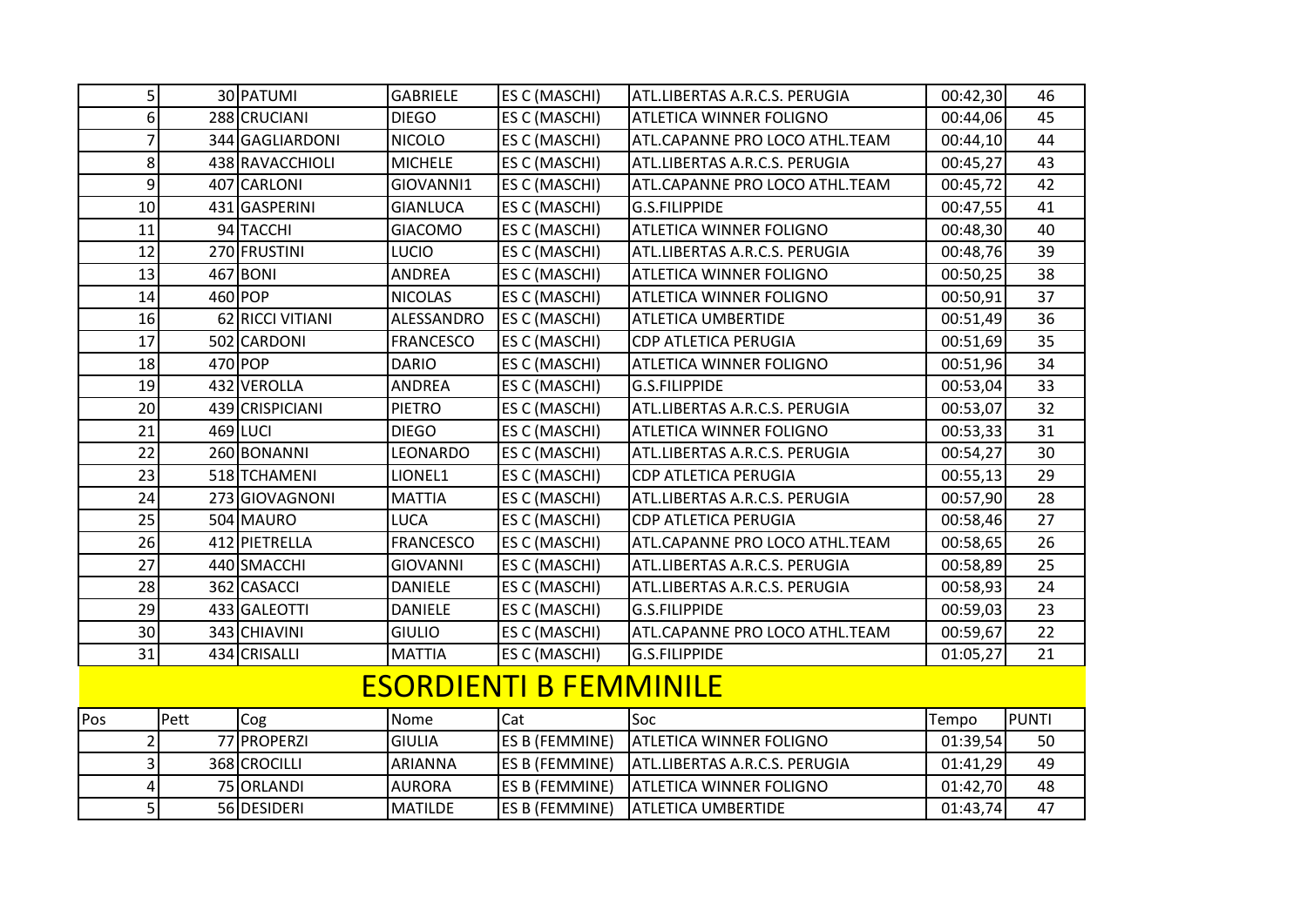|     | 6 <sup>1</sup>   |      | 449 CAVALIERI    | <b>EMMA</b>                | ES B (FEMMINE)               | ATL.LIBERTAS A.R.C.S. PERUGIA  | 01:45,46 | 46           |
|-----|------------------|------|------------------|----------------------------|------------------------------|--------------------------------|----------|--------------|
|     | $\overline{7}$   |      | 124 PALOMBA      | <b>NOEMI</b>               | ES B (FEMMINE)               | <b>CDP ATLETICA PERUGIA</b>    | 01:47,61 | 45           |
|     | 8                |      | 76 GALICI        | <b>AZZURRA</b>             | ES B (FEMMINE)               | ATLETICA WINNER FOLIGNO        | 01:47,62 | 44           |
|     | $\boldsymbol{9}$ |      | 473 FATTORINI    | <b>MATILDE</b>             | ES B (FEMMINE)               | <b>ATLETICA WINNER FOLIGNO</b> | 01:50,09 | 43           |
|     | 11               |      | 367 TRABALZA     | <b>MARIA GIULIA</b>        | <b>ES B (FEMMINE)</b>        | ATL.LIBERTAS A.R.C.S. PERUGIA  | 01:55,29 | 42           |
|     | 12               |      | 437 PATRIARCA    | <b>MICOL</b>               | ES B (FEMMINE)               | ATL.LIBERTAS A.R.C.S. PERUGIA  | 01:55,45 | 41           |
|     | 13               |      | 324 MARACAGLIA   | <b>MARTINA</b>             | ES B (FEMMINE)               | ATL.CAPANNE PRO LOCO ATHL.TEAM | 01:59,54 | 40           |
|     | 14               |      | 258 BARBANERA    | <b>SOFIA</b>               | ES B (FEMMINE)               | ATL.LIBERTAS A.R.C.S. PERUGIA  | 02:00,83 | 39           |
|     | 15               |      | 414 TENERINI     | <b>NICOLE</b>              | ES B (FEMMINE)               | ATL.CAPANNE PRO LOCO ATHL.TEAM | 02:01,96 | 38           |
|     | 16               |      | 475 SELVI        | <b>VERONICA</b>            | ES B (FEMMINE)               | <b>ATLETICA WINNER FOLIGNO</b> | 02:02,28 | 37           |
|     | 17               |      | 513 FORTUNELLI   | <b>EMMA</b>                | ES B (FEMMINE)               | <b>CDP ATLETICA PERUGIA</b>    | 02:08,88 | 36           |
|     | 18               |      | 472 CALCOLA      | <b>LUCREZIA</b>            | ES B (FEMMINE)               | <b>ATLETICA WINNER FOLIGNO</b> | 02:08,91 | 35           |
|     | 19               |      | 450 PERUZZI      | <b>ESTER</b>               | ES B (FEMMINE)               | ATL.LIBERTAS A.R.C.S. PERUGIA  | 02:10,28 | 34           |
|     | 20               |      | 512 FOKO WOUASI  | KASSANDRA                  | <b>ES B (FEMMINE)</b>        | <b>CDP ATLETICA PERUGIA</b>    | 02:21,96 | 33           |
|     | 21               |      | 514 MENCONI      | <b>AZZURRA</b>             | ES B (FEMMINE)               | <b>CDP ATLETICA PERUGIA</b>    | 02:25,35 | 32           |
|     |                  |      |                  |                            | <b>ESORDIENTI B MASCHILI</b> |                                |          |              |
|     |                  |      |                  |                            |                              |                                |          |              |
| Pos |                  | Pett | Cog              | Nome                       | Cat                          | Soc                            | Tempo    | <b>PUNTI</b> |
|     | 1                |      | 95 CRUCIANI      | <b>LUCA</b>                | ES B (MASCHI)                | <b>ATLETICA WINNER FOLIGNO</b> | 01:29,34 | 50           |
|     | $\overline{2}$   |      | 38 PATUMI        | <b>FRANCESCO</b>           | ES B (MASCHI)                | ATL.LIBERTAS A.R.C.S. PERUGIA  | 01:30,97 | 49           |
|     | 3                |      | 478 BALDINI      | <b>GABRIEL</b>             | ES B (MASCHI)                | <b>ATLETICA WINNER FOLIGNO</b> | 01:31,00 | 48           |
|     | 5                |      | 9 ALUNNI         | LEONARDO                   | <b>ES B (MASCHI)</b>         | ATL.CAPANNE PRO LOCO ATHL.TEAM | 01:35,75 | 47           |
|     | 6                |      | 320 PANTALLA     | SAMUELE1                   | <b>ES B (MASCHI)</b>         | ATL.CAPANNE PRO LOCO ATHL.TEAM | 01:36,93 | 46           |
|     | 7                |      | 33 CIRIMBILLI    | <b>FRANCESCO</b>           | ES B (MASCHI)                | ATL.LIBERTAS A.R.C.S. PERUGIA  | 01:38,49 | 45           |
|     | 8                |      | 96 LEPRI         | <b>DAVIDE</b>              | ES B (MASCHI)                | <b>ATLETICA WINNER FOLIGNO</b> | 01:38,61 | 44           |
|     | 9                |      | 481 SCIAVARTINI  | <b>RICCARDO</b>            | ES B (MASCHI)                | <b>ATLETICA WINNER FOLIGNO</b> | 01:40,56 | 43           |
|     | 10               |      | 64 RICCI VITIANI | <b>FILIPPO</b>             | ES B (MASCHI)                | ATLETICA UMBERTIDE             | 01:41,06 | 42           |
|     | 12               |      | 445 GIOVAGNOLI   | <b>GIOELE</b>              | ES B (MASCHI)                | ATL.LIBERTAS A.R.C.S. PERUGIA  | 01:42,22 | 41           |
|     | 13               |      | 523 COMES        | XAVIER ANTON ES B (MASCHI) |                              | <b>ATLETICA UMBERTIDE</b>      | 01:43,04 | 40           |
|     | 14               |      | 477 SALUSTRI     | <b>CRISTIAN</b>            | ES B (MASCHI)                | <b>ATLETICA WINNER FOLIGNO</b> | 01:43,24 | 39           |
|     | 16               |      | 447 PECETTI      | <b>FRANCESCO</b>           | ES B (MASCHI)                | ATL.LIBERTAS A.R.C.S. PERUGIA  | 01:44,54 | 38           |
|     | 17               |      | 303 CARDUCCI     | ALESSANDRO                 | <b>ES B (MASCHI)</b>         | <b>ATLETICA WINNER FOLIGNO</b> | 01:44,69 | 37           |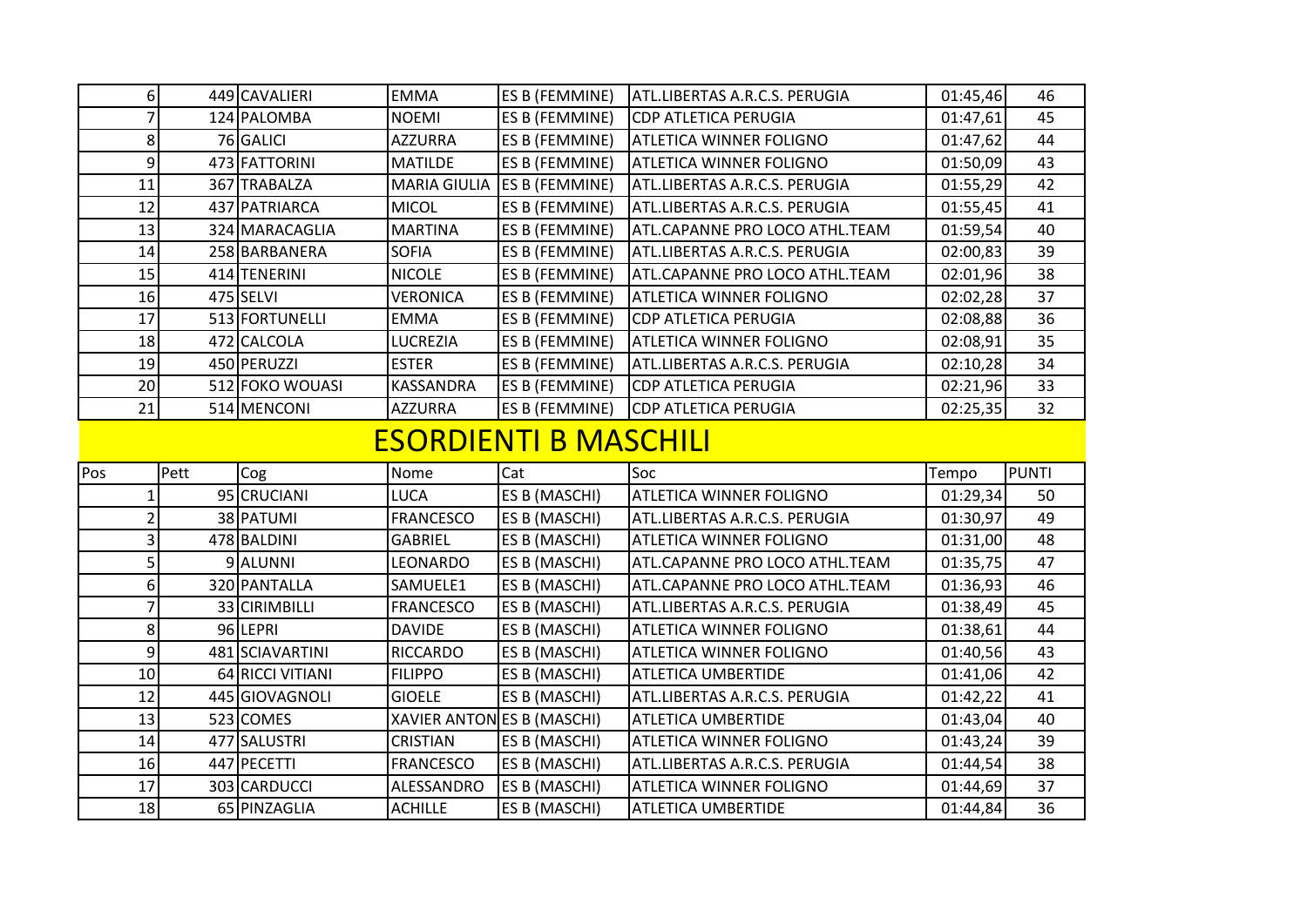|     | 19             | 446 CRISPICIANI    | SAMUELE                   | ES B (MASCHI)                 | ATL.LIBERTAS A.R.C.S. PERUGIA  | 01:47,77 | 35           |
|-----|----------------|--------------------|---------------------------|-------------------------------|--------------------------------|----------|--------------|
|     | 20             | 408 FOCAIA         | <b>MATTEO</b>             | ES B (MASCHI)                 | ATL.CAPANNE PRO LOCO ATHL.TEAM | 01:49,09 | 34           |
|     | 21             | 411 DI MICCO       | ALESSANDRO                | <b>ES B (MASCHI)</b>          | ATL.CAPANNE PRO LOCO ATHL.TEAM | 01:49,20 | 33           |
|     | 22             | 35 MALORGIO        | <b>LUCA</b>               | ES B (MASCHI)                 | ATL.LIBERTAS A.R.C.S. PERUGIA  | 01:49,38 | 32           |
|     | 23             | $31$ BUCO          | <b>RICCARDO</b>           | ES B (MASCHI)                 | ATL.LIBERTAS A.R.C.S. PERUGIA  | 01:52,45 | 31           |
|     | 24             | 526 MAZZA          | <b>MATTEO</b>             | ES B (MASCHI)                 | G.S.FILIPPIDE                  | 01:53,79 | 30           |
|     | 25             | 317 SCAFATI        | <b>FRANCESCO</b>          | ES B (MASCHI)                 | ATL.CAPANNE PRO LOCO ATHL.TEAM | 01:54,37 | 29           |
|     | 26             | 463 TORTOIOLI      | ALESSANDRO1 ES B (MASCHI) |                               | ATL.CAPANNE PRO LOCO ATHL.TEAM | 01:54,38 | 28           |
|     | 27             | 448 SMACCHI        | <b>DAVID</b>              | ES B (MASCHI)                 | ATL.LIBERTAS A.R.C.S. PERUGIA  | 01:55,50 | 27           |
|     | 28             | 34 VOLPINI SARACCA | ALEXANDER                 | ES B (MASCHI)                 | ATL.LIBERTAS A.R.C.S. PERUGIA  | 01:58,41 | 26           |
|     | 29             | 466 CANESTRELLI    | <b>TOMMASO</b>            | ES B (MASCHI)                 | ATL.CAPANNE PRO LOCO ATHL.TEAM | 01:58,76 | 25           |
|     | 30             | 156 MAGALETTA      | <b>DANIELE</b>            | ES B (MASCHI)                 | G.S.FILIPPIDE                  | 02:01,06 | 24           |
|     | 31             | 480 MIGLIOSI       | <b>MATTIA</b>             | ES B (MASCHI)                 | <b>ATLETICA WINNER FOLIGNO</b> | 02:03,46 | 23           |
|     | 32             | 476 PALETTA        | <b>RICCARDO</b>           | ES B (MASCHI)                 | <b>ATLETICA WINNER FOLIGNO</b> | 02:07,62 | 22           |
|     | 33             | 533 PAZZAGLIA      | SAMUELE                   | ES B (MASCHI)                 | <b>ATLETICA UMBERTIDE</b>      | 02:07,95 | 21           |
|     | 34             | 479 MATTIOLI       | <b>MATTEO</b>             | ES B (MASCHI)                 | ATLETICA WINNER FOLIGNO        | 02:13,00 | 20           |
|     | 35             | 63 SACCHETTI       | <b>GIUSEPPE</b>           | ES B (MASCHI)                 | <b>ATLETICA UMBERTIDE</b>      | 02:13,68 | 19           |
|     | 36             | 409 SIMONCINI      | <b>MAXIM</b>              | ES B (MASCHI)                 | ATL.CAPANNE PRO LOCO ATHL.TEAM | 02:14,66 | 18           |
|     | 37             | 262 CALDAROLA      | <b>DAVIDE</b>             | ES B (MASCHI)                 | ATL.LIBERTAS A.R.C.S. PERUGIA  | 02:18,55 | 17           |
|     |                |                    |                           | <b>ESORDIENTI A FEMMINILE</b> |                                |          |              |
| Pos | Pett           | Cog                | Nome                      | Cat                           | Soc                            | Tempo    | <b>PUNTI</b> |
|     | $\overline{1}$ | 79 CRUCIANI        | <b>GAIA</b>               | ES A (FEMMINE)                | <b>ATLETICA WINNER FOLIGNO</b> | 02:23,02 | 50           |
|     | $\overline{2}$ | 22 GIORGI          | <b>LINDA</b>              | ES A (FEMMINE)                | ATL.LIBERTAS A.R.C.S. PERUGIA  | 02:23,68 | 49           |
|     | 3              | 86 BONIFAZI        | <b>FRANCESCA</b>          | <b>ES A (FEMMINE)</b>         | <b>ATLETICA WINNER FOLIGNO</b> | 02:25,00 | 48           |
|     | 4              | 279 VINTI          | <b>FRANCESCA</b>          | ES A (FEMMINE)                | ATL.LIBERTAS A.R.C.S. PERUGIA  | 02:30,13 | 47           |
|     | 5              | 462 TITOLI         | <b>STELLA</b>             | ES A (FEMMINE)                | ATL.CAPANNE PRO LOCO ATHL.TEAM | 02:30,50 | 46           |
|     | 6              | 23 BELLEZZA        | <b>DAHABO</b>             | ES A (FEMMINE)                | ATL.LIBERTAS A.R.C.S. PERUGIA  | 02:35,20 | 45           |
|     | $\overline{7}$ | 488 SALUSTRI       | <b>AURORA</b>             | <b>ES A (FEMMINE)</b>         | <b>ATLETICA WINNER FOLIGNO</b> | 02:38,88 | 44           |
|     | 8              | 80 GALICI          | <b>SOFIA</b>              | ES A (FEMMINE)                | <b>ATLETICA WINNER FOLIGNO</b> | 02:42,13 | 43           |
|     | 9              | 286 BOVI           | <b>ALICE</b>              | ES A (FEMMINE)                | <b>ATLETICA WINNER FOLIGNO</b> | 02:45,51 | 42           |
|     | 10             | 487 MICHELINI      | <b>SILVIA</b>             | ES A (FEMMINE)                | <b>ATLETICA WINNER FOLIGNO</b> | 02:51,00 | 41           |
|     | 11             | 455 CRUCIANI       | <b>VIRGINIA</b>           | ES A (FEMMINE)                | ATL.LIBERTAS A.R.C.S. PERUGIA  | 02:51,44 | 40           |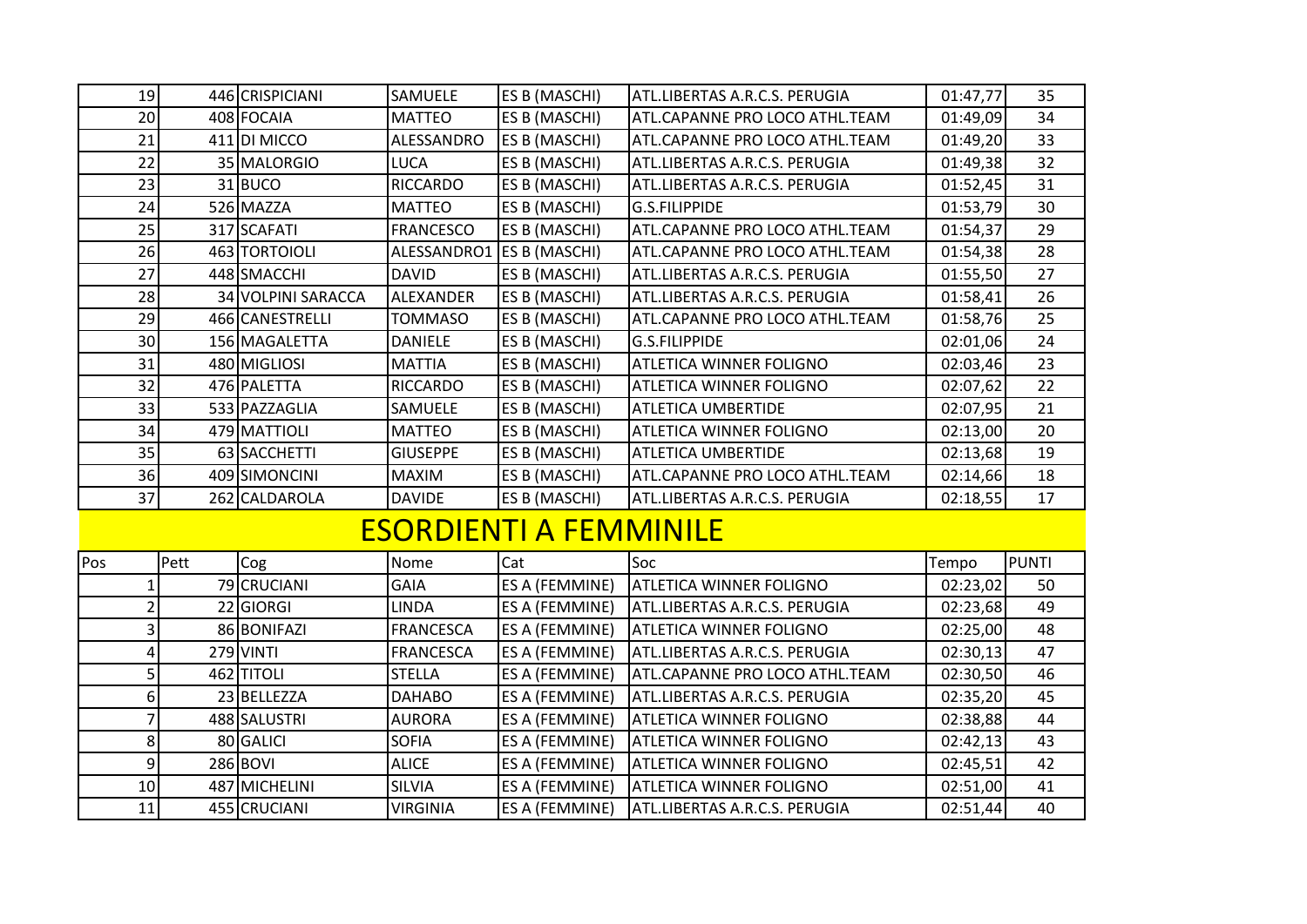|     | 12             |      | 532 PIETRANGELI | <b>CHIARA</b>    | ES A (FEMMINE)               | <b>ATLETICA WINNER FOLIGNO</b> | 02:54,23 | 39           |
|-----|----------------|------|-----------------|------------------|------------------------------|--------------------------------|----------|--------------|
|     | 13             |      | 245 MACCIONI    | <b>REBECCA</b>   | ES A (FEMMINE)               | ATL.CAPANNE PRO LOCO ATHL.TEAM | 02:56,48 | 38           |
|     | 14             |      | 482 CICIONI     | <b>VITTORIA</b>  | ES A (FEMMINE)               | <b>ATLETICA WINNER FOLIGNO</b> | 02:58,30 | 37           |
|     | 15             |      | 456 RUBECA      | <b>ARIANNA</b>   | ES A (FEMMINE)               | ATL.LIBERTAS A.R.C.S. PERUGIA  | 03:03,48 | 36           |
|     | 16             |      | 373 MONTECUCCO  | <b>CHIARA</b>    | ES A (FEMMINE)               | ATL.LIBERTAS A.R.C.S. PERUGIA  | 03:12,85 | 35           |
|     | 17             |      | 510 BURZIGOTTI  | <b>MARTINA</b>   | ES A (FEMMINE)               | CDP ATLETICA PERUGIA           | 03:39,97 | 34           |
|     | 19             |      | 428 FRATINI     | <b>GAIA</b>      | ES A (FEMMINE)               | <b>G.S.FILIPPIDE</b>           | 03:49,75 | 33           |
|     | 20             |      | 486 BOSI        | <b>SILVIA</b>    | ES A (FEMMINE)               | <b>ATLETICA WINNER FOLIGNO</b> | 03:50,44 | 32           |
|     |                |      |                 |                  | <b>ESORDIENTI A MASCHILI</b> |                                |          |              |
| Pos |                | Pett | Cog             | Nome             | Cat                          | Soc                            | Tempo    | <b>PUNTI</b> |
|     | $\mathbf{1}$   |      | 40 BELLEZZA     | <b>SELHADIN</b>  | ES A (MASCHI)                | ATL.LIBERTAS A.R.C.S. PERUGIA  | 02:19,98 | 50           |
|     | $\overline{c}$ |      | 534 MENICONI    | <b>FILIPPO</b>   | ES A (MASCHI)                | <b>ATLETICA WINNER FOLIGNO</b> | 02:20,74 | 49           |
|     | 3              |      | 44 TRABALZA     | <b>DANIELE</b>   | ES A (MASCHI)                | ATL.LIBERTAS A.R.C.S. PERUGIA  | 02:21,28 | 48           |
|     | 4              |      | 47 MAGHINI      | <b>FILIPPO</b>   | ES A (MASCHI)                | ATL.LIBERTAS A.R.C.S. PERUGIA  | 02:25,48 | 47           |
|     | 5              |      | 429 FERRARA     | <b>ARUN</b>      | ES A (MASCHI)                | <b>G.S.FILIPPIDE</b>           | 02:25,63 | 46           |
|     | 6              |      | 490 DEDA        | <b>ARMANDO</b>   | ES A (MASCHI)                | <b>ATLETICA WINNER FOLIGNO</b> | 02:28,27 | 45           |
|     | $\overline{7}$ |      | 41 EPIFANIO     | <b>FRANCESCO</b> | ES A (MASCHI)                | ATL.LIBERTAS A.R.C.S. PERUGIA  | 02:30,52 | 44           |
|     | 8              |      | 13 BARTOLI      | LORENZO          | ES A (MASCHI)                | ATL.CAPANNE PRO LOCO ATHL.TEAM | 02:30,82 | 43           |
|     | 9              |      | 163 MAGALETTA   | LORENZO          | ES A (MASCHI)                | <b>G.S.FILIPPIDE</b>           | 02:32,89 | 42           |
|     | 10             |      | 494 VALENTINI   | <b>ALFREDO</b>   | ES A (MASCHI)                | <b>ATLETICA WINNER FOLIGNO</b> | 02:33,12 | 41           |
|     | 11             |      | 39 FOCARDI      | <b>DAVIDE</b>    | ES A (MASCHI)                | ATL.LIBERTAS A.R.C.S. PERUGIA  | 02:38,30 | 40           |
|     | 12             |      | 48 BROCCOLETTI  | <b>MATTEO</b>    | ES A (MASCHI)                | ATL.LIBERTAS A.R.C.S. PERUGIA  | 02:45,81 | 39           |
|     | 13             |      | 491 GIORDANO    | <b>ANDREA</b>    | ES A (MASCHI)                | <b>ATLETICA WINNER FOLIGNO</b> | 02:48,22 | 38           |
|     | 14             |      | 43 ROMANO       | <b>MATTEO</b>    | ES A (MASCHI)                | ATL.LIBERTAS A.R.C.S. PERUGIA  | 02:48,78 | 37           |
|     | 15             |      | 522 BARBAN      | <b>ANGELO</b>    | ES A (MASCHI)                | <b>ATLETICA UMBERTIDE</b>      | 02:53,05 | 36           |
|     | 16             |      | 465 BATTAGLINI  | <b>GIOVANNI</b>  | ES A (MASCHI)                | ATL.CAPANNE PRO LOCO ATHL.TEAM | 03:03,70 | 35           |
|     | 17             |      | 453 BICORGNI    | <b>LUCA</b>      | ES A (MASCHI)                | ATL.LIBERTAS A.R.C.S. PERUGIA  | 03:08,01 | 34           |
|     | 18             |      | 489 BURGANTI    | <b>RICCARDO</b>  | ES A (MASCHI)                | <b>ATLETICA WINNER FOLIGNO</b> | 03:08,77 | 33           |
|     | 19             |      | 493 MASCIA      | <b>GIOELE</b>    | ES A (MASCHI)                | <b>ATLETICA WINNER FOLIGNO</b> | 03:08,88 | 32           |
|     | 20             |      | 531 MORONI      | ALESSANDRO       | <b>ES A (MASCHI)</b>         | ATLETICA WINNER FOLIGNO        | 03:13,62 | 31           |
|     | 22             |      | 454 MACELLARI   | MICHELE1         | ES A (MASCHI)                | ATL.LIBERTAS A.R.C.S. PERUGIA  | 03:16,00 | 30           |
|     | 23             |      | 485 PICCININI   | <b>AURORA</b>    | ES A (FEMMINE)               | <b>ATLETICA WINNER FOLIGNO</b> | 03:40,06 | 29           |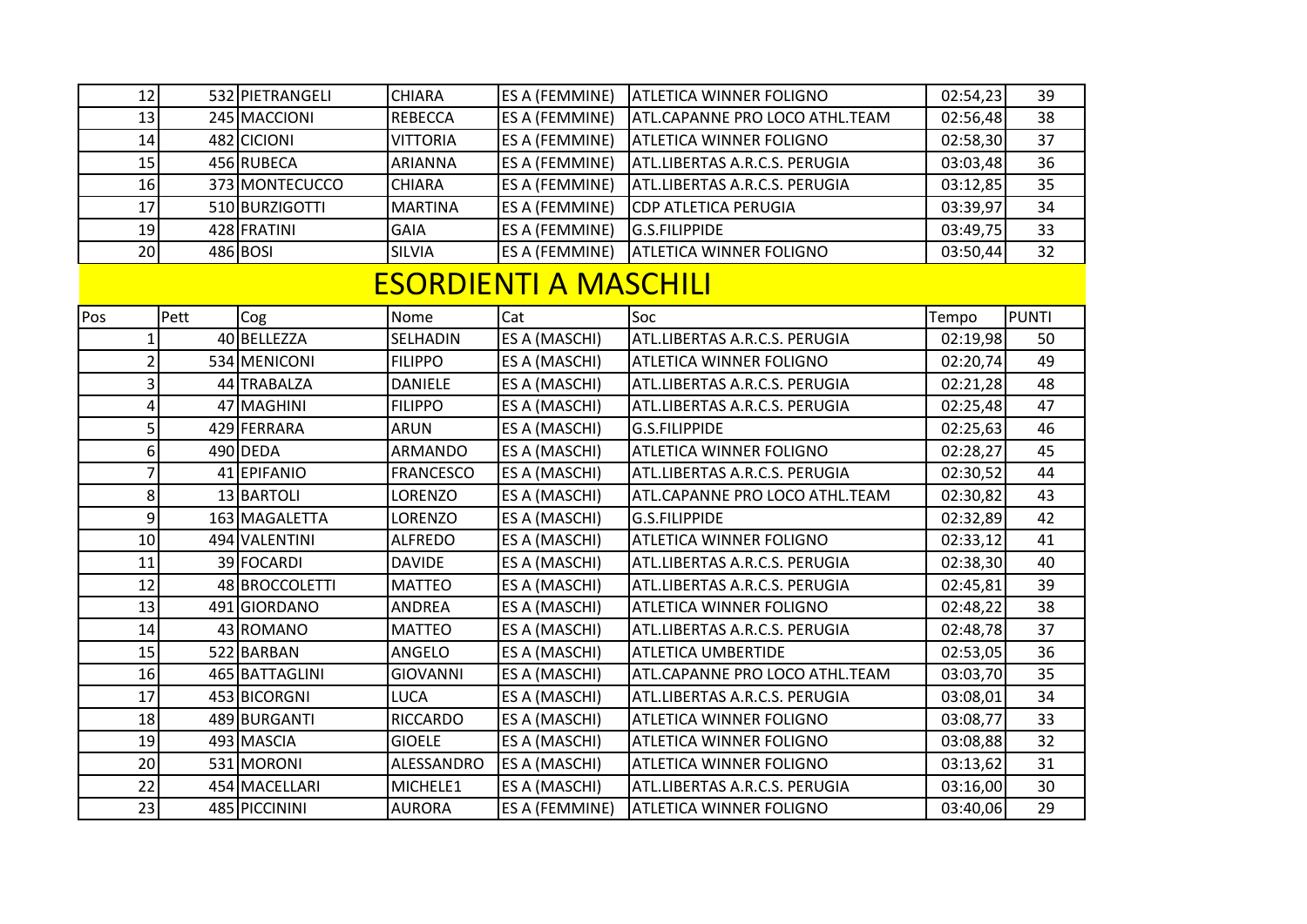| 24             |      | 492 LUZI                        | <b>ANDREA</b>                   | ES A (MASCHI)      | <b>ATLETICA WINNER FOLIGNO</b>                             | 03:42,22             | 28           |
|----------------|------|---------------------------------|---------------------------------|--------------------|------------------------------------------------------------|----------------------|--------------|
| 25             |      | 529 HANELLI                     | <b>DANIELE</b>                  | ES A (MASCHI)      | <b>G.S.FILIPPIDE</b>                                       | 03:45,73             | 27           |
| 26             |      | 452 CARDAIOLI                   | SAMUELE1                        | ES A (MASCHI)      | ATL.LIBERTAS A.R.C.S. PERUGIA                              | 04:01,92             | 26           |
|                |      |                                 |                                 | <b>RAGAZZE</b>     |                                                            |                      |              |
|                |      |                                 |                                 |                    |                                                            |                      |              |
| Pos            | Pett | Cog                             | Nome                            | Cat                | Soc<br>ATL.LIBERTAS A.R.C.S. PERUGIA                       | Tempo                | <b>PUNTI</b> |
| 1              |      | 24 FRACASSINI<br>525 PARRINI    | <b>MELISSA</b>                  | RAGAZZE            |                                                            | 04:15,84             | 50           |
| $\overline{2}$ |      |                                 | <b>FLAVIA</b><br><b>ELENA</b>   | RAGAZZE            | <b>G.S.FILIPPIDE</b><br>ATL.CAPANNE PRO LOCO ATHL.TEAM     | 04:30,45             | 49<br>48     |
| 3              |      | 6 RAMACCIATI<br>5 PAOLONI       |                                 | RAGAZZE<br>RAGAZZE | ATL.CAPANNE PRO LOCO ATHL.TEAM                             | 04:33,65             | 47           |
| 4<br>5         |      |                                 | <b>ELISA</b><br><b>FEDERICA</b> |                    | ATL.LIBERTAS A.R.C.S. PERUGIA                              | 04:34,29             | 46           |
|                |      | <b>278 VINTI</b><br>60 PITOCCHI |                                 | RAGAZZE            |                                                            | 04:45,52             | 45           |
| 6<br>8         |      | 458 CALDAIOLI                   | YASMIN<br><b>NOEMI</b>          | RAGAZZE<br>RAGAZZE | <b>ATLETICA UMBERTIDE</b><br>ATL.LIBERTAS A.R.C.S. PERUGIA | 04:47,13<br>04:59,01 | 44           |
| 9              |      | 519 RENZINI                     | <b>MARTINA</b>                  | RAGAZZE            | <b>ATLETICA UMBERTIDE</b>                                  | 05:09,95             | 43           |
| 10             |      | 520 PALAZZOLI                   | <b>MARTA</b>                    | RAGAZZE            | ATLETICA UMBERTIDE                                         | 05:11,27             | 42           |
| 11             |      | 521 CECCHETTI                   | <b>ALESSIA</b>                  | RAGAZZE            | ATLETICA UMBERTIDE                                         | 05:11,56             | 41           |
| 12             |      | 26 MAGHINI                      | <b>MATILDE</b>                  | RAGAZZE            | ATL.LIBERTAS A.R.C.S. PERUGIA                              | 05:16,65             | 40           |
| 13             |      | 435 BELARDINELLI                | <b>SOFIA</b>                    | RAGAZZE            | G.S.FILIPPIDE                                              | 05:19,03             | 39           |
| 14             |      | 497 COCCIA                      | <b>BEATRICE</b>                 | RAGAZZE            | ATLETICA WINNER FOLIGNO                                    | 05:23,37             | 38           |
| 15             |      | 464 BATTAGLINI                  | CECILIA1                        | RAGAZZE            | ATL.CAPANNE PRO LOCO ATHL.TEAM                             | 05:33,08             | 37           |
| 16             |      | 498 MULILLO                     | SAULINA                         | RAGAZZE            | <b>ATLETICA WINNER FOLIGNO</b>                             | 05:44,23             | 36           |
| 17             |      | 496 MAZZONI                     | <b>AURORA</b>                   | RAGAZZE            | <b>ATLETICA WINNER FOLIGNO</b>                             | 06:13,65             | 35           |
| 18             |      | 527 PACCHIAROTTI                | <b>REBECCA</b>                  | RAGAZZE            | ATLETICA WINNER FOLIGNO                                    | 06:34,47             | 34           |
| 19             |      | 153 TRAORE                      | <b>NOFEMA</b>                   | RAGAZZE            | <b>G.S.FILIPPIDE</b>                                       | 06:57,44             | 33           |
|                |      |                                 |                                 |                    |                                                            |                      |              |
|                |      |                                 |                                 | <b>RAGAZZI</b>     |                                                            |                      |              |
| Pos            | Pett | Cog                             | Nome                            | Cat                | Soc                                                        | Tempo                | PUNTI        |
| 1              |      | 102 FELIZIANI                   | <b>STEFANO</b>                  | <b>RAGAZZI</b>     | ATLETICA WINNER FOLIGNO                                    | 03:46,87             | 50           |
| 3              |      | 103 PROPERZI                    | LORENZO                         | <b>RAGAZZI</b>     | <b>ATLETICA WINNER FOLIGNO</b>                             | 03:57,66             | 49           |
| 4              |      | 104 BINUCCI                     | <b>DANIELE</b>                  | <b>RAGAZZI</b>     | ATLETICA WINNER FOLIGNO                                    | 03:57,86             | 48           |
| 5              |      | 52 TRABALZA                     | <b>MATTEO</b>                   | <b>RAGAZZI</b>     | ATL.LIBERTAS A.R.C.S. PERUGIA                              | 04:10,52             | 47           |
| 6              |      | 304 CARDUCCI                    | <b>ANDREA</b>                   | RAGAZZI            | ATLETICA WINNER FOLIGNO                                    | 04:15,56             | 46           |
| $\overline{7}$ |      | 427 BARTILUCCI                  | MATTIA                          | <b>RAGAZZI</b>     | G.S.FILIPPIDE                                              | 04:16,41             | 45           |
|                |      |                                 |                                 |                    |                                                            |                      |              |